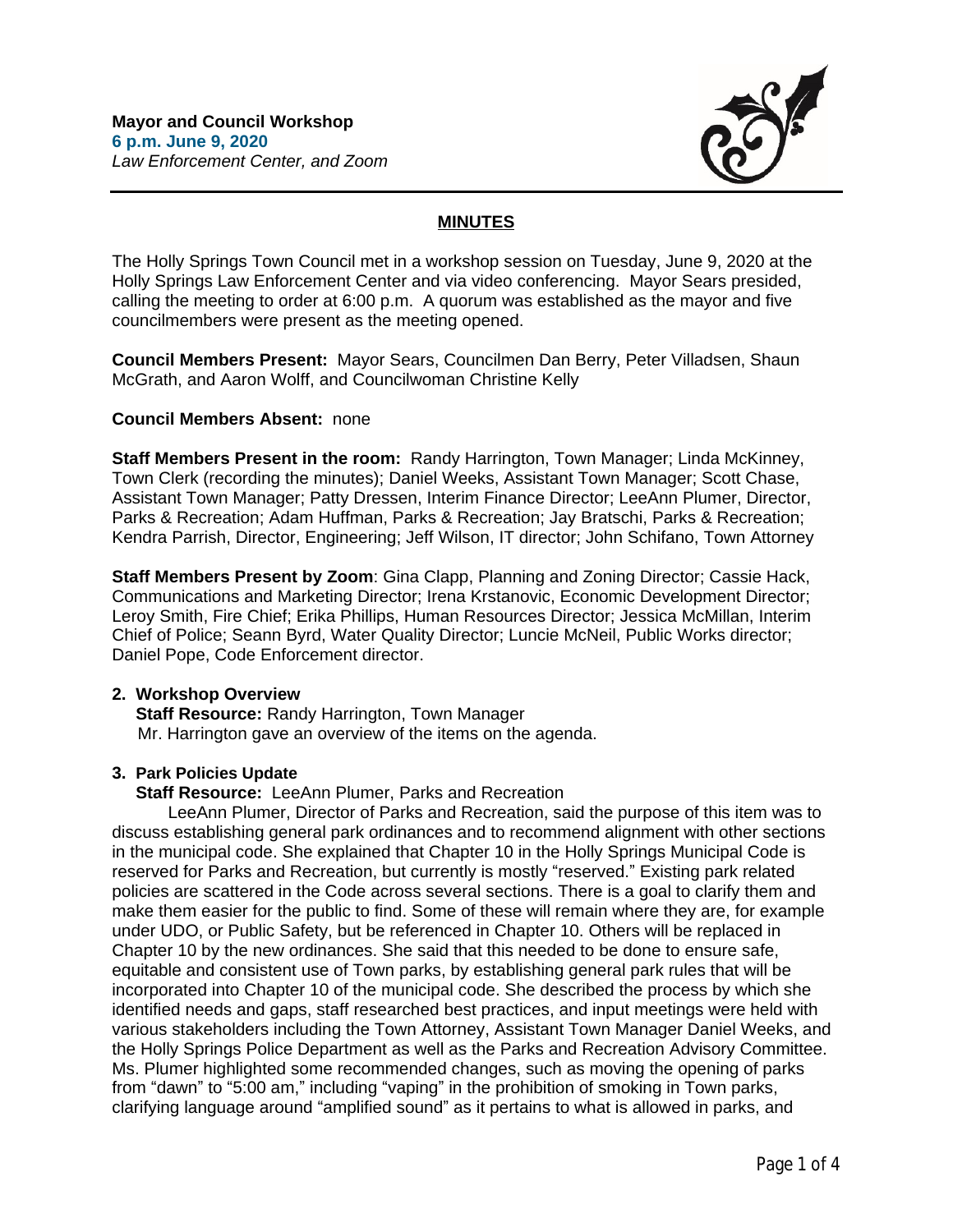recreational and commercial drone use. The recommendation regarding concealed weapons is not in this draft, because Council had requested to address it at their July meeting.

Private, for profit, activities in the Park are discouraged for the most part, but there are exceptions around approved rentals, photography, and commercial ventures at Ting Park.

Ms. Plumer said the next steps would be to update the draft with input received from Council tonight, and seek final approval at a future Council meeting. At that point they would work with the Police Department, and train staff to ensure knowledge of policies and how to apply them with consistency, update park signage, the website, and use other communication tools to get the word out to the public.

Discussion was held about the enforcement mechanism, and staff said the current practice, and plan for the future, is for park staff to educate visitors and only elevate to the status of HSPD involvement and a citation if cooperation could not be obtained by other means. There was also discussion of regulations needed for the new dog park, the Town's liability if people are on park property when it is closed, signage to clearly hold harmless the Town and identify what constitutes trespass, the availability of space at Sugg for radio-controlled airplane and drone flying, and the use of lights at the various parks.

### **4. Ting Park Business Plan**

 **Staff Resource:** LeeAnn Plumer, Adam Huffman, and Jay Bratschi Parks and Recreation LeeAnn Plumer, Parks and Recreation, introduced Jay Bratschi, the new Ting Park Manager. She said the purpose of this item was to discuss the need for and objective of a Ting Park Business Plan and receive feedback and guidance from Council.

Adam Huffman said that the Strategic Plan initiatives that apply to this are Initiative 1.1 under *Healthy, Active and Engaged Community* which references expanding community events and programs at Ting Park and strengthening relationships with local and regional sports, recreational, and cultural organizations; and Initiative 3.2 under strategic priority *Economic Prosperity and Diversity* which references seeking partnerships to drive economic development. He said that Ting is a unique asset and with strategic thinking the Town can maximize its potential. In the beginning the town had 2/3 of the use time and the Salamanders and Wake FC had the other third. How do we get to the next level, devoting more resources and getting more things at the venue? Jay Bratschi, Parks and Recreation, outlined the assets at Ting Park. He said that visitors had grown from 274,140 in 2017 to 540,922 in 2019. He said the business plan will be developed from a vision, that leads to goals, which are followed up with performance measures. He asked for guidance on where Council wants Ting to be in the next 5 to 10 years. Staff has sought stakeholder input from the Parks and Recreation Advisory Committee, Wake FC and the Salamanders. Areas identified by the stakeholders for attention, and that this business plan would address are:

- Economic driver:
- · Naming partnership
- · Collegiate sporting event destination;
- Spectator/fan safety;
- · More high level, competitive play;
- · More variety of event types; and
- · Continued investment to stay competitive.

Mr. Huffman said that we now need to decide how this defines our vision. Stakeholders would like Ting to become a destination for local, regional, and national sports and entertainment; a premier park for Holly Springs residents to enjoy, support, and use; part of the brand identification for Holly Springs, which drives economic development; and a venue with a diverse event schedule. Ms. Plumer said that Mr. Huffman had outlined things that are critical and important to the stakeholders, but we want to reinforce that we want this to be a premier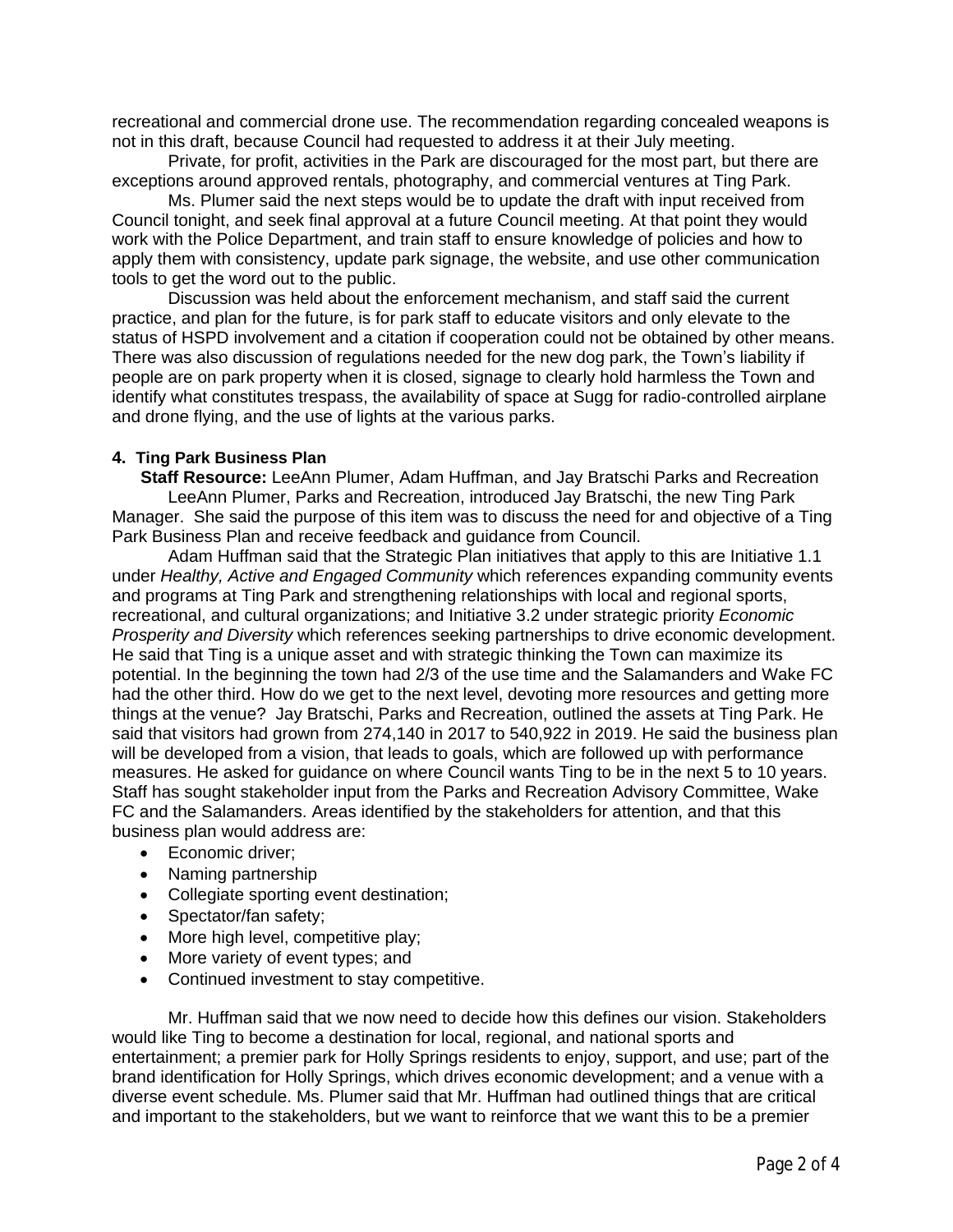park for the residents. She said that recommended goals for the park include improving customer service, managing it for regional and national sports and entertainment activities, maximizing facility use, measuring cost-recovery targets, and preserving and enhancing the Town's investment in the Park. Mr. Huffman said at the end of each year staff would want to come back to Council to report on how they are doing. He outlined some potential measure of success including cost recovery, attendance/participation, annual economic impact, commercial tax-base growth, facility usage hours and program and event satisfaction levels. Ms. Plumer outlined that the next steps would be to use feedback to develop a 3-5 year plan which can be implemented, collect data for performance measures, and report back to Council in the summer of 2021.

Council discussed making Ting more available to residents for activities that do not have admission costs, bringing in more diverse activities, including Town sponsored activities. The desire was expressed to receive as much community input as possible, especially as we move forward with the Parks and Recreation Master Plan. There was discussion about the current debt service on the stadium, and what maintenance issues could come up in the near term. Staff was asked what investments would need to be made to make Ting a truly regional destination. Staff advised that there were two parts to that equation. One was investing in equipment and physical maintenance (for example, sound and lighting components necessary to bring concerts to the venue) and upfront operating costs necessary, as many larger events, sporting and otherwise, require the Town to front the costs and be repaid by ticket sales.

Council asked about the current state on naming rights and were told that the original agreement is expiring, and it is being renegotiated at this time, but the process was slowed down by the COVID-19 situation.

#### **5. Hydrology Study**

#### **Staff Resource:** Kendra Parrish, Engineering

Kendra Parrish, Engineering, said that the purpose of this agenda item was to review the water supply and demand for water in Holly Springs and discuss potential future water supply sources. Next to Police and Fire, providing water is our most important service. It is vital to our growth. No matter how great your incentive package is, companies looking to move to Holly Springs ask what the water availability is. It is also necessary to keep the water amount and pressure to keep the fire departments ISO rating. She outlined historic milestones in Holly Springs in regards to Town water, from 1969 when two wells supported the Town's water supply, to the implementation of the reclaimed water program in 2010 which reduced the reliance on potable water. The reclaimed water program reduced the overall use of potable water by 15%-20%. She explained that the current capacity for water is 12 MGD, with 10 MGD capacity from Harnett County, and 2 MGD from our Jordan Lake Allocation, although the Jordan Lake Allocation requires improvements before the Town can access that water. We have mutual aid agreements to receive 2 MGD (from Cary and Apex) and to deliver 2 MGD (to Fuquay Varina) in place at this time. She said that current average daily use is 3.89 MGD, with a maximum daily use of 5.24 MGD. Current elevated storage is 2.5 MGD. This water supports 41,000 residents and supporting commercial/industrial users. Right now only the western side of town has access to reclaimed water. But there is a secondary benefit for all residents, because when not as much potable water is used, the rates can stay lower for everyone.

Future needs are anticipated to be 16 MGD according to predictions in the Future Land Use Plan, which means there is an additional 4 MGD needed for the future. There have been studies completed in past years such as the System Development Fee Report, Hydraulic Modeling, Local Water Supply Plan, and Water Demand Modeling. These studies informed the short, mid, and long term projects needed. She outlined project needs as follows: **Short Term** (2-3 years) Harnett County Booster Pump Station Upgrade, and finalize mutual aid agreements with Apex and Cary